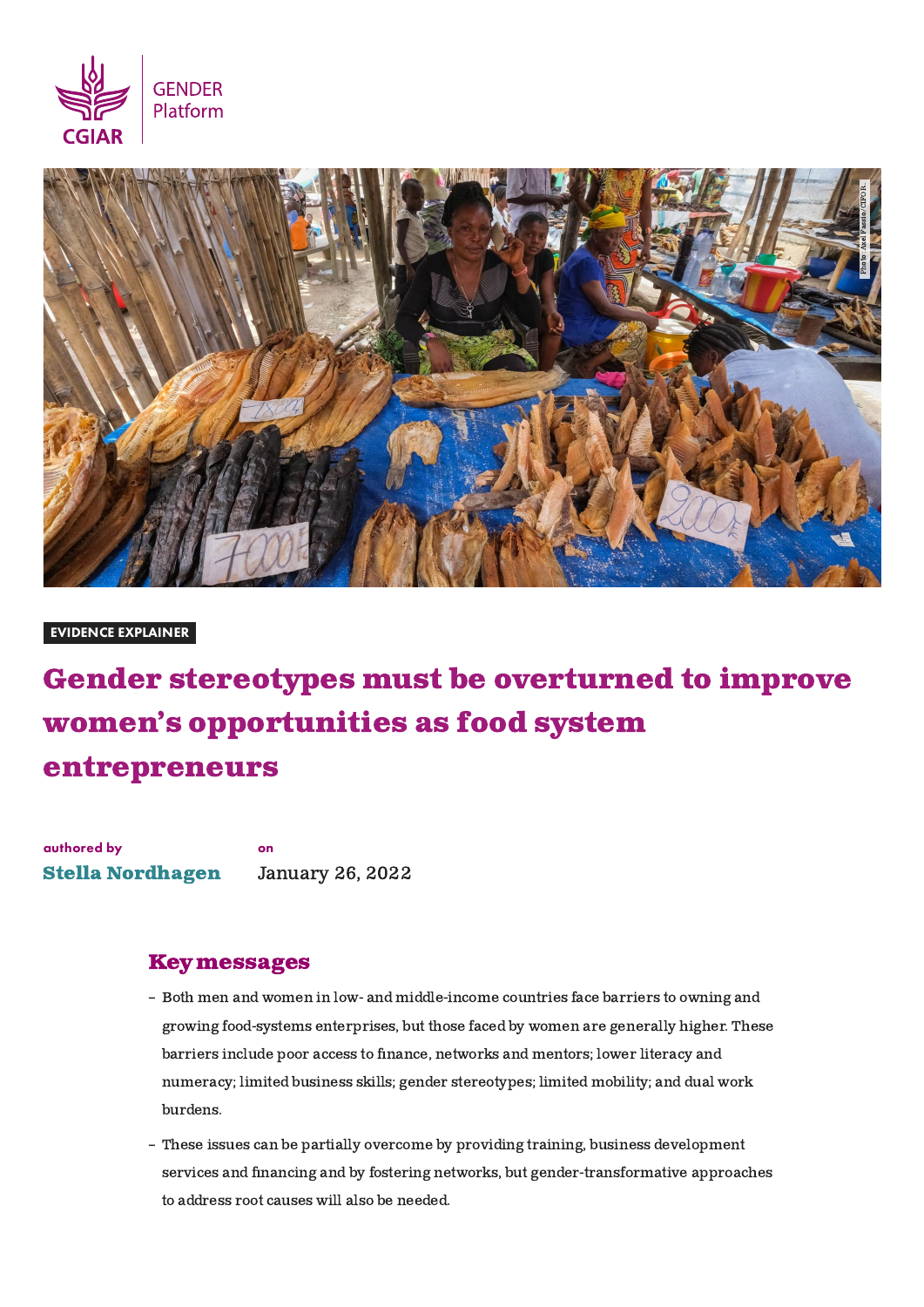– Negative stereotypes about women-owned businesses can be self-fulfilling, making it essential to recognize and accommodate the unique challenges women entrepreneurs face without reinforcing such stereotypes.

Micro-, small- and medium-sized enterprises are active throughout the food systems of low- and middle-income countries, from production to retail. Handling more than 60 percent of food consumed in many settings (see e.g., Reardon et al. 2021 [\(https://doi.org/10.1007/s12571-021-01224-1\)](https://doi.org/10.1007/s12571-021-01224-1) , Demmler 2020[\(https://doi.org/10.36072/wp.2\)](https://doi.org/10.36072/wp.2) ), these businesses play a critical role in ensuring that consumers have access to safe, nutritious foods at affordable prices and in desirable forms. Supporting micro-, small- and medium-sized enterprises in low- and middle-income countries' food systems to produce more (and better) foods is thus central to improving nutrition. For most consumers, especially in low-income settings, micro-, small- and mediumsized enterprises comprise the backbone of the food systems on which they rely.

However, these small businesses are not neutral, impersonal entities—they are made up of people and shaped by social norms, including those related to gender. As a result, women-owned food system firms in low- and middle-income countries face certain unique challenges and opportunities. By understanding these, programs and policies can be adapted to better meet their needs. This benefits not only nutrition, but also gender equity, as there are numerous potential advantages to women engaging in business, including increased income, agency and social status.

# Challenges and opportunities for supporting women-led food system businesses

To better define the challenges and improve understanding of how a focus on gender equity can help advance nutrition and food security, the Global Alliance for Improved Nutrition (GAIN) [\(https://www.gainhealth.org/\)](https://www.gainhealth.org/) recently reviewed research [\(https://doi.org/10.36072/wp.11\)](https://doi.org/10.36072/wp.11)on gender and micro-, small- and medium-sized enterprises in low- and middle-income countries, with an emphasis on the experience of women entrepreneurs in food system enterprises.

Our review found that while women's participation in entrepreneurship is generally lower than for men, women tend to be over-represented in the agri-food sector compared to other sectors. In addition, both men and women entrepreneurs in low- and middle-income countries face considerable challenges in growing their businesses, but these are greater for women. Specifically, we identified eight areas of potential barriers, which are mostly not specific to the agri-food sector: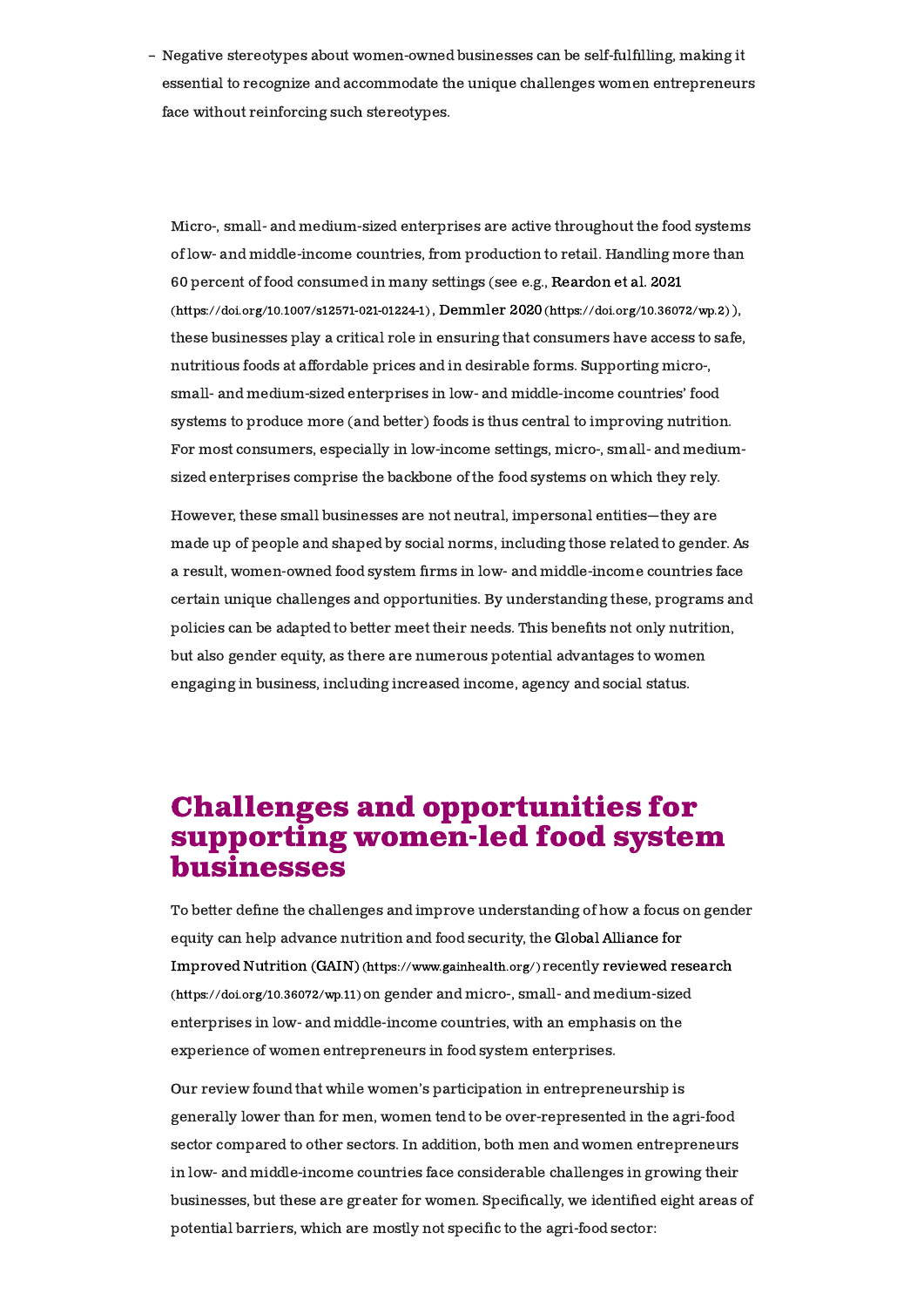- **Knowledge, skills and information**: Women in low- and middle-income countries often have lower education, literacy and numeracy levels; less knowledge of specific business topics and financial/legal regulations; and less access to information, technology and business development services.
- **Access to financial capital**: Capital is crucial for business growth, but there is a global gender gap in finance access, with just 7-11 percent of investment in emerging markets going to women entrepreneurs due to the factors noted above as well as discriminatory gender norms and legal structures and stereotypes about women's enterprises being low-growth.
- $\, {\bf H}$ ome responsibilities: Women often have larger burdens of unpaid domestic or social work, which can give them less time and flexibility to engage in entrepreneurship; they may also be pressured by household members or social norms to use profits for household expenses, not business ones.
- **Mobility**: Some women in low- and middle-income countries also face restrictions on their freedom of movement (e.g., due to social norms, risk of violence, poor transport access), which can limit their ability to source inputs and equipment, meet partners, sell products, attend trade fairs and similar events, and access urban and export markets.
- $\bf Social~norms~and~attitudes$ : Restrictive social norms and attitudes can result in women being unable to access resources, own assets or enter into contracts; having limited opportunities to gain management experience; being restricted in terms of how and where they can work; or facing increased risk of harassment or bribe requests.
- **Psychological barriers**: Ingrained social norms that place women in a lower social position may give rise to psychological barriers, such as lower confidence when promoting their business to potential investors.
- $\,$  Networks and mentors: Many women entrepreneurs lack access to mentors  $\,$ and networks of other business owners, particularly women.
- Laws, policies and infrastructure: Poor infrastructure and government services and unsupportive policies constrain the growth of micro-, small- and medium-sized enterprises, and many countries have at least one law specifically impeding women's participation in the economy.

At the same time, there are many examples of successful women-led food system businesses. Moreover, women's enterprises tend to suffer from being stereotyped as low growth, marginal, micro and locally focused—which can lower the interest of investors and others in supporting them, creating a self-fulfilling cycle. It is thus essential to recognize and accommodate the unique challenges that women entrepreneurs face without reinforcing such stereotypes.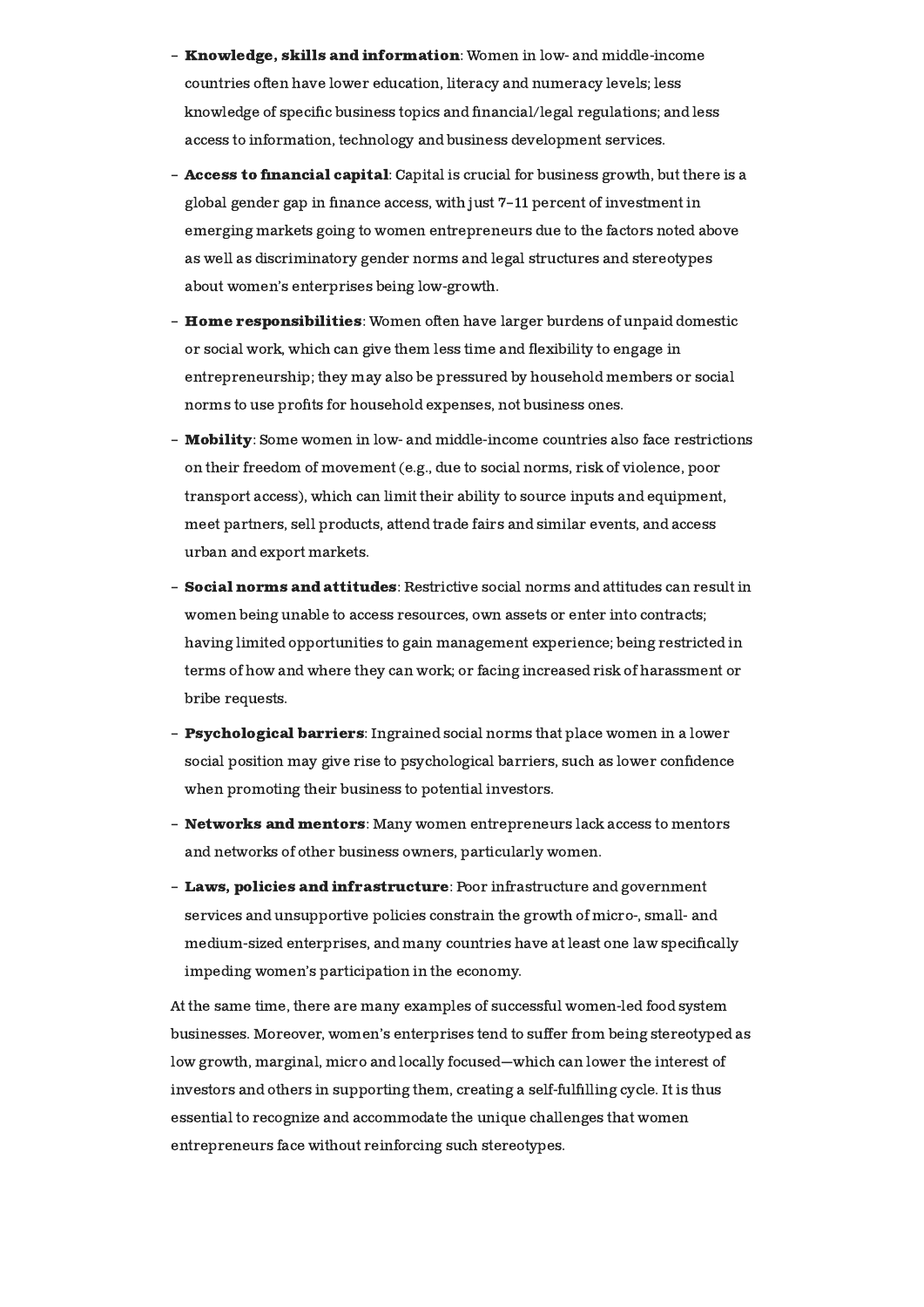# How to better support women-led businesses going forward

Several of the gaps noted above can be addressed by providing women entrepreneurs with access to coaching, mentoring, nancing, business networks and business development services (i.e., non-financial support with product development, strategy, diversification or growth). While much of this is applicable across sectors, some services are particularly relevant to the food sector, such as training in quality assurance and regulations related to food safety. There are, however, few such programs tailored to women in low- and middle-income countries; where existing, they are often geared at traditionally 'feminine' industries and focused on basic financial management, neglecting other key aspects of growing a business, such as marketing.

More initiatives to support women-led micro-, small- and medium-sized enterprises in food systems in these more substantive ways would thus likely help these businesses to thrive. To succeed, such initiatives should be built on an understanding of local gender dynamics and norms. Services provided, such as technical assistance, training and financing, should not be one-size-fits-all but rather based on detailed needs assessments to ensure that support is tailored to the needs of each entrepreneur, without assuming women-owned firms have different needsbut allowing them to.

In the long run, however, gender-transformative approaches will be needed to address structural barriers to women's entrepreneurship and to work with men and women to address stereotypes around gender roles and women in business.

# References

Nordhagen, S. 2020. Supporting gender equity through food system businesses in lower-income countries. GAIN Working Paper Series 11. GAIN. Supporting gender equity through food system businesses in [lower-income](https://gender.cgiar.org/publications-data/supporting-gender-equity-through-food-system-businesses-lower-income-countries) countries

Luisa De Vita, Michela Mari, Sara Poggesi. 2014. Women entrepreneurs in and from developing countries: Evidences from the literature. European Management Journal, Volume 32, Issue 3: 451- 460. [https://doi.org/10.1016/j.emj.2013.07.009.](https://gender.cgiar.org/publications-data/women-entrepreneurs-and-developing-countries-evidences-literature) Women [entrepreneurs](https://gender.cgiar.org/publications-data/women-entrepreneurs-and-developing-countries-evidences-literature) in and from developing countries: Evidences from the literature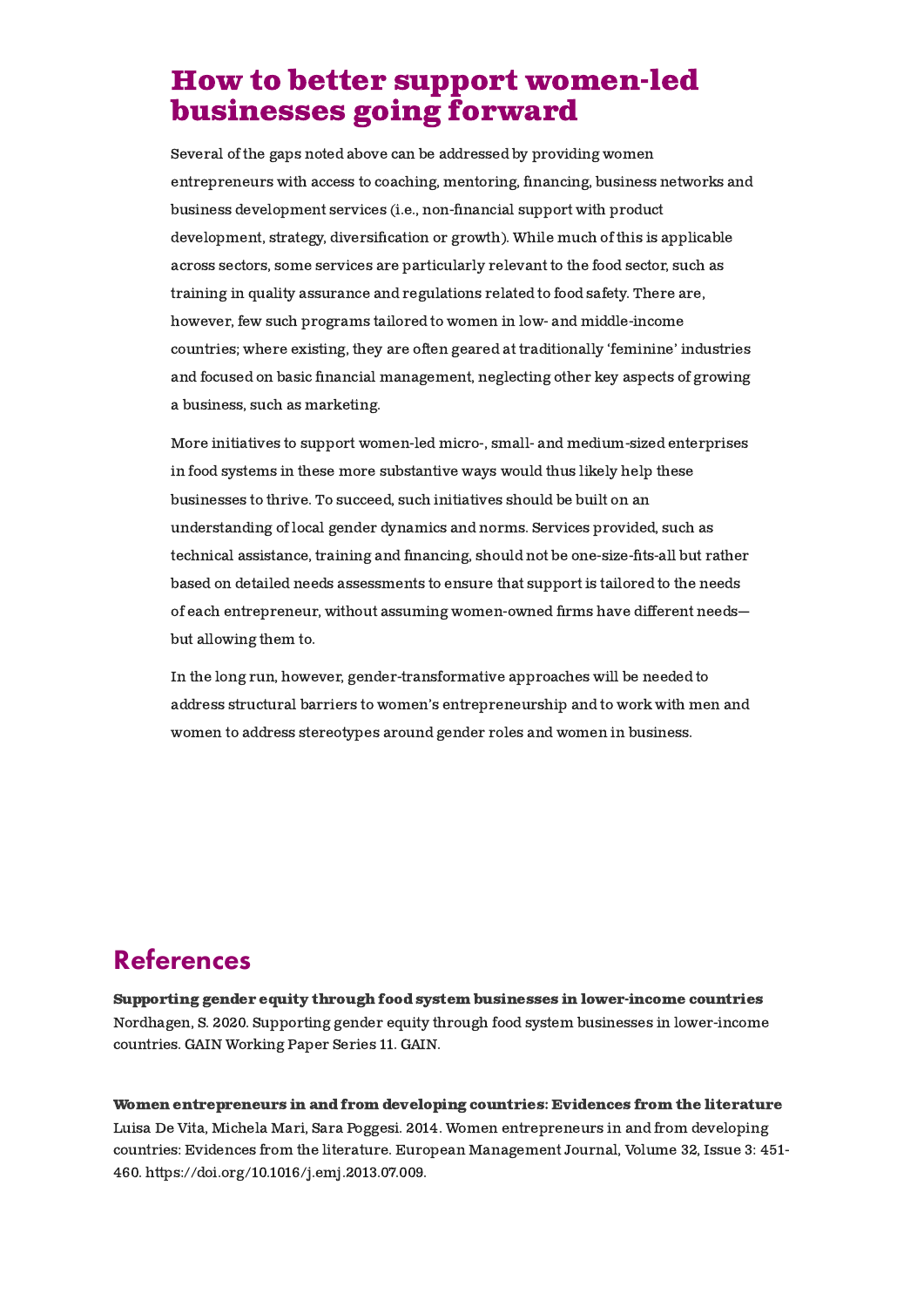#### Competing priorities: Women's [microenterprises](https://gender.cgiar.org/publications-data/competing-priorities-womens-microenterprises-and-household-relationships) and household relationships

Sophia Friedson-Ridenour, Rachael S. Pierotti. 2019. Competing priorities: Women's microenterprises and household relationships. World Development, 121: 53-62. [https://doi.org/10.1016/j.worlddev.2019.04.008.](https://gender.cgiar.org/publications-data/competing-priorities-womens-microenterprises-and-household-relationships)

#### Strengthening Access to Finance for [Women-Owned](https://gender.cgiar.org/publications-data/strengthening-access-finance-women-owned-smes-developing-countries) SMEs in Developing Countries

IFC/Global Partnership for Financial Inclusion (GPFI). 2011. Strengthening Access to Finance for Women-Owned SMEs in Developing Countries.

#### Investing in Women along [Agribusiness](https://gender.cgiar.org/publications-data/investing-women-along-agribusiness-value-chains) Value Chains

International Finance Corporation. 2016. Investing in Women along Agribusiness Value Chains. Washington, DC. © International Finance Corporation. [https://openknowledge.worldbank.org/handle/10986/28980](https://gender.cgiar.org/publications-data/investing-women-along-agribusiness-value-chains) License: CC BY-NC-ND 3.0 IGO

### Qualitative evidence on barriers to and facilitators of women's participation in higher or growing productivity and [male-dominated](https://gender.cgiar.org/publications-data/qualitative-evidence-barriers-and-facilitators-womens-participation-higher-or) labour market sectors in low- and middleincome countries

Peters HE, Irvin-Erickson Y, Adelstein S, Malik A, Derrick-Mills T, Valido A, Esplage D (2019) Qualitative evidence on barriers to and facilitators of women's participation in higher or growing productivity and male-dominated labour market sectors in low- and middle-income countries. London: EPPI Centre, Social Science Research Unit, UCL Institute of Education, University College London.

# The challenges of growing small businesses : insights from women [entrepreneurs](https://gender.cgiar.org/publications-data/challenges-growing-small-businesses-insights-women-entrepreneurs-africa) in Africa

Richardson, Pat. Howarth, Rhona. Finnegan, Gerry. 2014. The challenges of growing small businesses : insights from women entrepreneurs in Africa. SEED Working Paper No. 47. Geneva, Switzerland: ILO.

### Quiet Revolution by SMEs in the midstream of value chains in developing regions: wholesale markets, [wholesalers,](https://gender.cgiar.org/publications-data/quiet-revolution-smes-midstream-value-chains-developing-regions-wholesale-markets) logistics, and processing

Reardon, T., Liverpool-Tasie, L., & Minten, B. (2021). Quiet Revolution by SMEs in the midstream of value chains in developing regions: wholesale markets, wholesalers, logistics, and processing. Food security, 1–18. Advance online publication. [https://doi.org/10.1007/s12571-021-01224-1](https://gender.cgiar.org/publications-data/quiet-revolution-smes-midstream-value-chains-developing-regions-wholesale-markets)

### Demmler, KM. 2020. The role of small and [medium-sized](https://gender.cgiar.org/publications-data/role-small-and-medium-sized-enterprises-nutritious-food-supply-chains-africa) enterprises in nutritious food supply chains in Africa

### Supporting [gender-equitable](https://gender.cgiar.org/publications-data/supporting-gender-equitable-food-systems-through-access-finance-small-and-medium) food systems through access to finance for small-and medium-sized companies

Condés, S., Nordhagen, S. 2020. Supporting gender-equitable food systems through access to finance for small-and medium-sized companies. GAIN Working Paper Series 13.